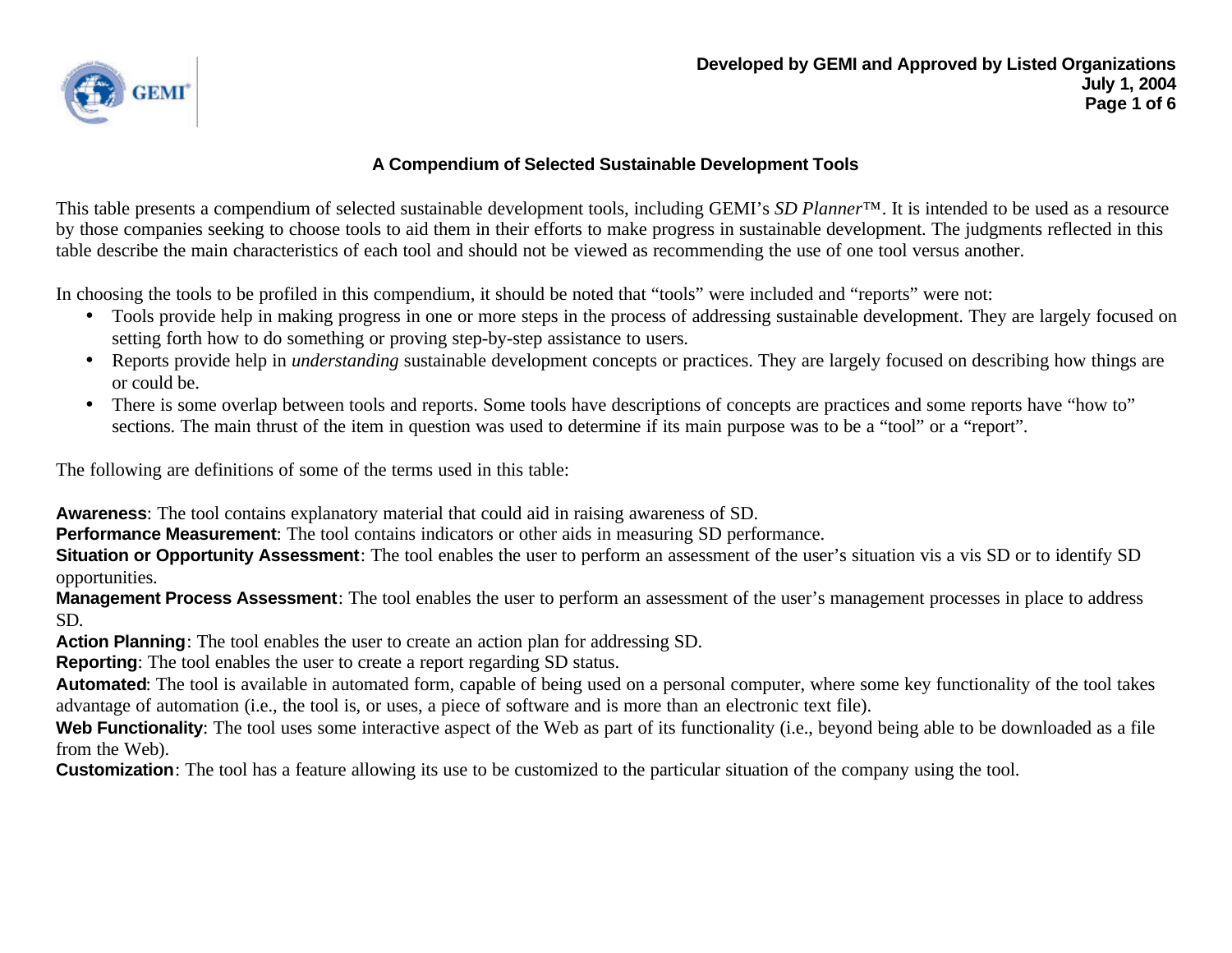

| Tool                                                                                       | <b>Source</b> | <b>How to Obtain</b>                                                | <b>Function/Content</b><br><b>Scope</b> |             |             |             |                            |                                |                                             |                        |             |              |                   | <b>Features</b> | <b>Summary</b>                                                                                                                                                                                |
|--------------------------------------------------------------------------------------------|---------------|---------------------------------------------------------------------|-----------------------------------------|-------------|-------------|-------------|----------------------------|--------------------------------|---------------------------------------------|------------------------|-------------|--------------|-------------------|-----------------|-----------------------------------------------------------------------------------------------------------------------------------------------------------------------------------------------|
|                                                                                            |               |                                                                     | Environmental                           | Economic    | Social      | Awareness   | Measurement<br>Performance | ssmt.<br>ŏ<br><b>Situation</b> | Opportunity A<br>Mgt. Process<br>Assessment | <b>Action Planning</b> | Reporting   | Automated    | Web Functionality | Customization   |                                                                                                                                                                                               |
| SD Planner™                                                                                | <b>GEMI</b>   | www.gemi.org/sd<br>No charge                                        | V                                       | $\mathbf v$ | $\mathbf v$ | $\mathbf v$ |                            | v                              | $\mathbf v$                                 | $\mathbf v$            | $\mathbf v$ | $\mathbf{V}$ |                   | $\mathbf v$     | Comprehensive, automated SD self-<br>assessment and planning tool that can be<br>customized by companies to suit their<br>unique needs                                                        |
| Sustainability<br><b>Baseline Metrics</b>                                                  | <b>AICHE</b>  | www.aiche.org/cwrt/<br>projects/sustain.htm<br>No charge            | $\mathbf v$                             |             |             |             | $\mathbf v$                |                                |                                             |                        |             |              |                   |                 | Set of sustainability indicators focused on<br>eco-efficiency                                                                                                                                 |
| Guide to Engaging<br>with NGOs                                                             | <b>BSR</b>    | www.bsr.org/<br><b>BSRStore</b><br>Non-member price:<br>\$81 (pdf)  |                                         |             | v           | $\mathbf v$ |                            |                                |                                             | $\mathbf v$            |             |              |                   |                 | Includes a process for helping companies<br>identify relevant NGOs, assess and select<br>among potential NGO partners, and<br>implement an effective project involving<br>NGOs.               |
| Designing a CSR<br><b>Structure</b>                                                        | <b>BSR</b>    | www.bsr.org/<br><b>BSRStore</b><br>Non-member price:<br>$$90$ (pdf) |                                         |             | $\mathbf v$ | $\mathbf v$ |                            | $\mathbf v$                    |                                             | $\mathbf v$            |             |              |                   |                 | Walks through the steps necessary for a<br>company to consider and set up an<br>internal management system aimed at<br>integrating CSR into the entire company's<br>organization and culture. |
| <b>Designing Social</b><br>and Environmental<br>Reporting<br>Processes for<br>Verification | <b>BSR</b>    | www.bsr.org/<br><b>BSRStore</b><br>Non-member price:<br>\$36 (pdf)  | $\mathbf v$                             |             | V           | $\mathbf v$ |                            |                                |                                             |                        | ν           |              |                   |                 | Sets forth an approach to designing social<br>and environmental reporting processes<br>for verification                                                                                       |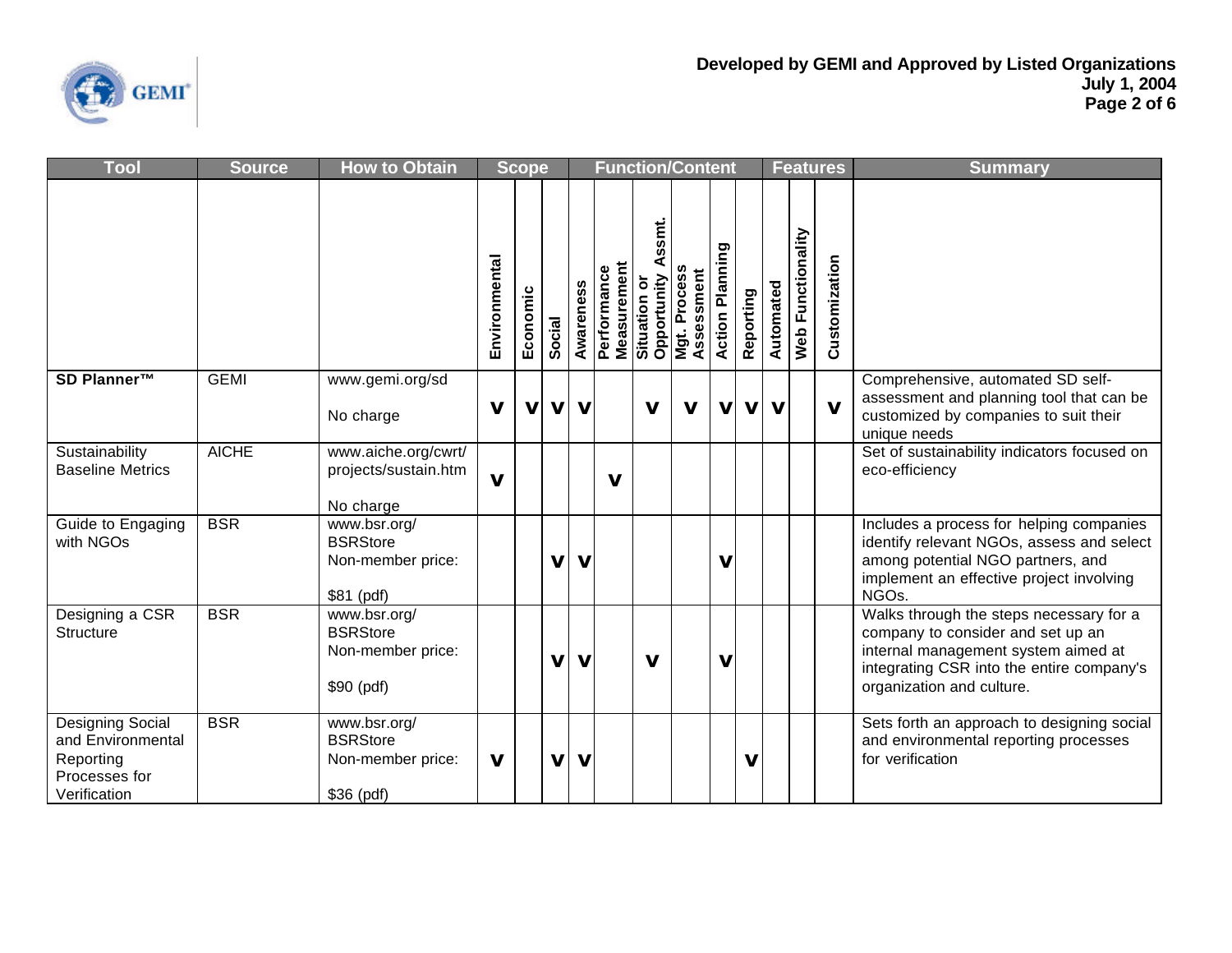

| Tool                                                                                                     | <b>Source</b>                                          | <b>How to Obtain</b>                          | <b>Function/Content</b><br><b>Scope</b> |             |             |             |             |                                             |                                                    |                        |           |           |                          | <b>Features</b> | <b>Summary</b>                                                                                                                                                                                                                                                                                                                   |
|----------------------------------------------------------------------------------------------------------|--------------------------------------------------------|-----------------------------------------------|-----------------------------------------|-------------|-------------|-------------|-------------|---------------------------------------------|----------------------------------------------------|------------------------|-----------|-----------|--------------------------|-----------------|----------------------------------------------------------------------------------------------------------------------------------------------------------------------------------------------------------------------------------------------------------------------------------------------------------------------------------|
|                                                                                                          |                                                        |                                               | Environmental                           | Economic    | Social      | Awareness   | Performance | ssmt.<br><b>Measurement</b><br>Situation or | <b>Opportunity A</b><br>Mgt. Process<br>Assessment | <b>Action Planning</b> | Reporting | Automated | <b>Web Functionality</b> | Customization   |                                                                                                                                                                                                                                                                                                                                  |
| <b>SAM Research</b><br>Corporate<br>Sustainability<br>Assessment<br>Questionnaire                        | Dow Jones<br>Sustainability<br>Indixes/SAM<br>Research | www.sustainability-<br>index.com<br>No charge | $\mathbf v$                             | $\mathbf v$ | $\mathbf v$ |             | $\mathbf v$ |                                             | $\mathbf v$                                        |                        | v         |           |                          |                 | Questionnaire used by SAM Research to<br>select "leading sustainability companies"<br>for inclusion in the Dow Jones<br>Sustainability Indexes. Consists of<br>general questions, supplemented by<br>industry-specific questions. Does not<br>provide the means by which to score or<br>interpret the significance of responses. |
| Environmental<br>Self-Assessment<br>Program                                                              | <b>GEMI</b>                                            | www.gemi.org<br>No charge                     | $\mathbf v$                             |             |             |             |             |                                             | $\mathbf v$                                        | $\mathbf v$            |           |           |                          |                 | Step-by step self environmental self-<br>assessment tool                                                                                                                                                                                                                                                                         |
| <b>Finding Cost-</b><br><b>Effective Pollution</b><br>Prevention<br>Initiatives                          | <b>GEMI</b>                                            | www.gemi.org<br>No charge                     | $\mathbf v$                             |             |             | $\mathbf v$ |             |                                             |                                                    | $\mathbf v$            |           |           |                          |                 | Sets forth a process for finding cost-<br>effective pollution prevention projects.                                                                                                                                                                                                                                               |
| <b>HSE Management</b><br>Information<br>Systems Planning:<br>Moving Into the<br>21 <sup>st</sup> Century | <b>GEMI</b>                                            | www.gemi.org<br>No charge                     | $\mathbf v$                             |             |             | $\mathbf v$ |             |                                             |                                                    | $\mathbf v$            |           |           |                          |                 | Sets forth a process for HSE MIS<br>planning                                                                                                                                                                                                                                                                                     |
| <b>HSE Web Depot</b>                                                                                     | <b>GEMI</b>                                            | www.gemi.org<br>No charge                     | $\mathbf v$                             |             |             | $\mathbf v$ |             |                                             |                                                    | $\mathbf v$            |           |           | $\mathbf v$              |                 | Web-based tool for companies to develop<br>and improve their HSE-MIS systems                                                                                                                                                                                                                                                     |
| <b>GEMI Climate</b><br>Change Web Site                                                                   | <b>GEMI</b>                                            | www.gemi.org<br>No charge                     | $\mathbf v$                             | v           | V           | $\mathbf v$ | $\mathbf v$ |                                             | V                                                  | $\mathbf v$            |           |           | v                        |                 | Web-based planning process for<br>developing a business strategy to address<br>climate change                                                                                                                                                                                                                                    |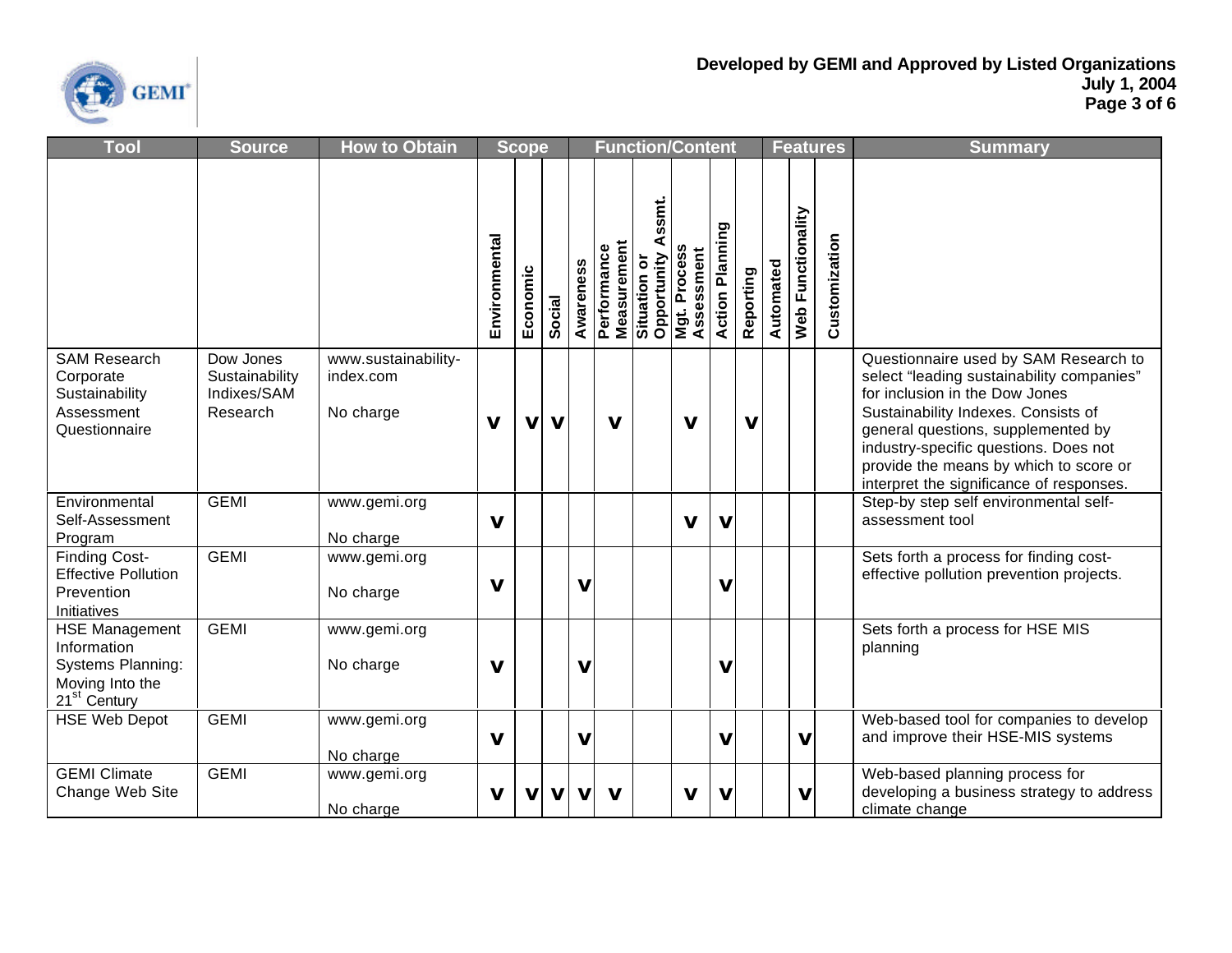

| Tool                                                                                                   | <b>Source</b>                                                         | <b>How to Obtain</b>                                                                                            |               | <b>Scope</b> |             |             |                            |                              | <b>Function/Content</b>                     |                        |           |           |                          | <b>Features</b> | <b>Summary</b>                                                                                                                                                                                                                                                                                                                                                       |
|--------------------------------------------------------------------------------------------------------|-----------------------------------------------------------------------|-----------------------------------------------------------------------------------------------------------------|---------------|--------------|-------------|-------------|----------------------------|------------------------------|---------------------------------------------|------------------------|-----------|-----------|--------------------------|-----------------|----------------------------------------------------------------------------------------------------------------------------------------------------------------------------------------------------------------------------------------------------------------------------------------------------------------------------------------------------------------------|
|                                                                                                        |                                                                       |                                                                                                                 | Environmental | Economic     | Social      | Awareness   | Measurement<br>Performance | ssmt.<br>⋖<br>ŏ<br>Situation | Opportunity A<br>Mgt. Process<br>Assessment | <b>Action Planning</b> | Reporting | Automated | <b>Web Functionality</b> | Customization   |                                                                                                                                                                                                                                                                                                                                                                      |
| Connecting the<br><b>Drops Toward</b><br><b>Creative Water</b><br><b>Strategies</b>                    | <b>GEMI</b>                                                           | www.gemi.org<br>No charge                                                                                       | $\mathbf v$   | V            | $\mathbf v$ | $\mathbf v$ |                            | V                            |                                             | $\mathbf v$            |           |           | ν                        |                 | Sets forth a process for developing a<br>business strategy to address water<br>sustainability. Web-based version of the<br>document has enhanced capabilities, with<br>a number of tools available for download.                                                                                                                                                     |
| New Paths to<br><b>Business Value:</b><br>Strategic<br>Sourcing-<br>Environment,<br>Health, and Safety | <b>GEMI</b>                                                           | www.gemi.org<br>No charge                                                                                       | $\mathbf v$   | $\mathbf v$  |             | $\mathbf v$ |                            | $\mathbf v$                  |                                             | $\mathbf v$            |           |           |                          |                 | Provides a process and a set of tools for<br>improving EHS management in the supply<br>chain.                                                                                                                                                                                                                                                                        |
| Sustainability<br>Reporting<br>Guidelines                                                              | <b>GRI</b>                                                            | www.globalreporting<br>.org/guidelines/2002<br>.asp<br>No charge                                                | $\mathbf V$   | $\mathbf v$  | $\mathbf v$ | $\mathbf v$ | $\mathbf v$                |                              |                                             |                        | V         |           |                          |                 | Framework for reporting on sustainability<br>performance                                                                                                                                                                                                                                                                                                             |
| The Sustainability<br><b>Metrics</b>                                                                   | Institution of<br>Chemical<br>Engineers                               | www.icheme.org/<br>sustainability<br>No charge                                                                  | $\mathbf v$   | v            | V           |             | $\mathbf v$                |                              |                                             |                        | V         |           |                          |                 | Set of sustainability indicators for the<br>process industries from the UK-based<br>association                                                                                                                                                                                                                                                                      |
| Sustainability<br><b>Toolkit and</b><br>Scorecard                                                      | Norm<br>Thompson<br>Outfitters and<br>Michael S.<br>Brown &<br>Assoc. | www.bsr.org/<br>BSRResources/<br>ResourcesDocs/<br>NormThompson_<br>Sustainability_<br>Toolkit.pdf<br>No charge | $\mathbf v$   |              | V           | $\mathbf v$ |                            | $\mathbf v$                  |                                             | $\mathbf v$            |           |           |                          |                 | Provides tools to help buyers and product<br>designers understand the environmental<br>and social implications of their product<br>choices. Tool is designed for<br>manufacturers and customers of the types<br>of products sold by Norm Thompson<br>(clothing, gifts, food), but much of the<br>content has broader applicability across<br>other industry sectors. |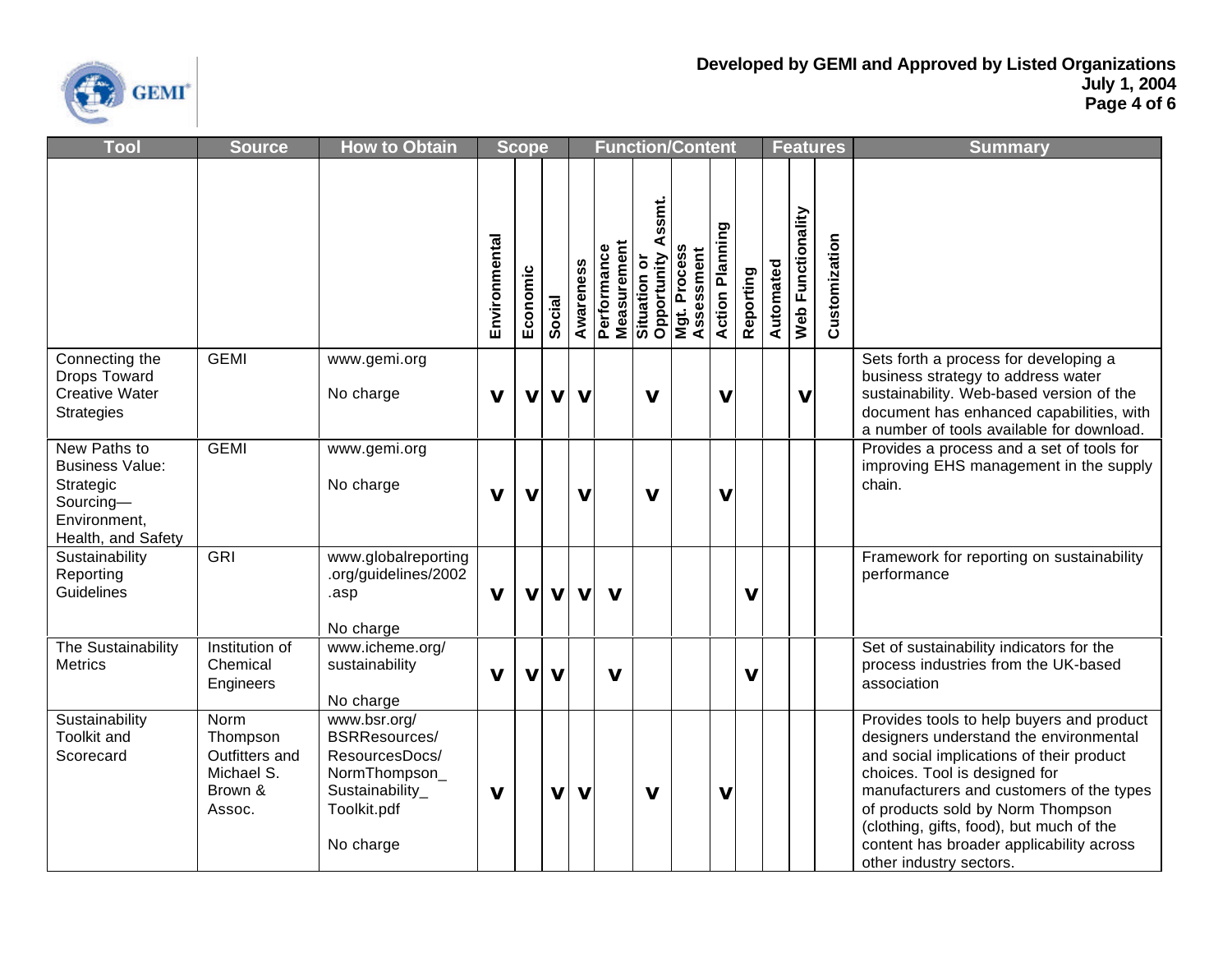

| Tool                                                                                      | <b>Source</b> | <b>How to Obtain</b>                                                                                      |               | <b>Scope</b> |             |              |                                   | <b>Function/Content</b>                   |                            |                        |             |           |                   | <b>Features</b> | <b>Summary</b>                                                                                                                                                                                                          |
|-------------------------------------------------------------------------------------------|---------------|-----------------------------------------------------------------------------------------------------------|---------------|--------------|-------------|--------------|-----------------------------------|-------------------------------------------|----------------------------|------------------------|-------------|-----------|-------------------|-----------------|-------------------------------------------------------------------------------------------------------------------------------------------------------------------------------------------------------------------------|
|                                                                                           |               |                                                                                                           | Environmental | Economic     | Social      | Awareness    | <b>Measurement</b><br>Performance | ssmt.<br>⋖<br>Opportunity<br>Situation or | Mgt. Process<br>Assessment | <b>Action Planning</b> | Reporting   | Automated | Web Functionality | Customization   |                                                                                                                                                                                                                         |
| Sigma Guidelines                                                                          | Sigma Project | www.projectsigma.<br>com<br>No charge                                                                     | $\mathbf v$   | $\mathbf v$  | $\mathbf v$ | $\mathbf v$  |                                   | $\mathbf v$                               | $\mathbf v$                | $\mathbf v$            | $\mathbf v$ |           |                   |                 | Extensive set of sustainability tools still<br>under development by British Standards<br>Institution, Forum for the Future and<br>AccountAbility.                                                                       |
| Sustainable<br>Development<br><b>Reporting: Striking</b><br>the Balance                   | <b>WBCSD</b>  | www.wbcsd.org<br>No charge                                                                                | $\mathbf v$   | $\mathbf v$  | $\mathbf v$ | $\mathbf v$  |                                   |                                           |                            |                        | $\mathbf v$ |           |                   |                 | Includes a step-by-step process for SD<br>reporting                                                                                                                                                                     |
| Corporate Social<br>Responsibility:<br><b>Making Good</b><br><b>Business Sense</b>        | <b>WBCSD</b>  | www.wbcsd.org<br>No charge                                                                                | $\mathbf v$   | $\mathbf v$  | $\mathbf v$ | $\mathbf v$  |                                   | $\mathbf v$                               |                            | $\mathbf v$            |             |           |                   |                 | Provides a process for addressing<br>corporate social responsibility, including a<br>CSR self-assessment questionnaire                                                                                                  |
| The Greenhouse<br>Gas Protocol: A<br>Corporate<br>Reporting and<br>Accounting<br>Standard | <b>WBCSD</b>  | www.wbcsd.org<br>No charge                                                                                | $\mathbf v$   |              |             | v            | $\mathbf v$                       |                                           |                            |                        | V           |           | ν                 |                 | Provides a process for accounting for and<br>reporting GHGs. Calculation tools<br>available through Web link. Second<br>edition is planned for August 2003. A new<br>project accounting module is under<br>development. |
| Measuring Eco-<br>Efficiency: A Guide<br>to Reporting<br>Company<br>Performance           | <b>WBCSD</b>  | www.wbcsd.org<br>No charge                                                                                | $\mathbf v$   | $\mathbf v$  |             | $\mathbf{V}$ | $\mathbf{V}$                      |                                           |                            |                        | V           |           |                   |                 | Provides a process for selecting, using<br>and reporting eco-efficiency indicators                                                                                                                                      |
| <b>CSR</b> Indicator<br>Screen                                                            | <b>WEC</b>    | www.wec.org<br>Available only to<br>participants in the<br>International<br>Environmental<br>Forum of WEC | $\mathbf v$   | $\mathbf v$  | $\mathbf v$ |              |                                   | $\mathbf v$                               |                            | $\mathbf v$            |             |           |                   |                 | Prioritization and screening tool for 136<br>composite indicators (mainly GRI) to<br>weigh their relative business impact vs.<br>internal and external expectations vs. the<br>cost and complexity of implementation    |